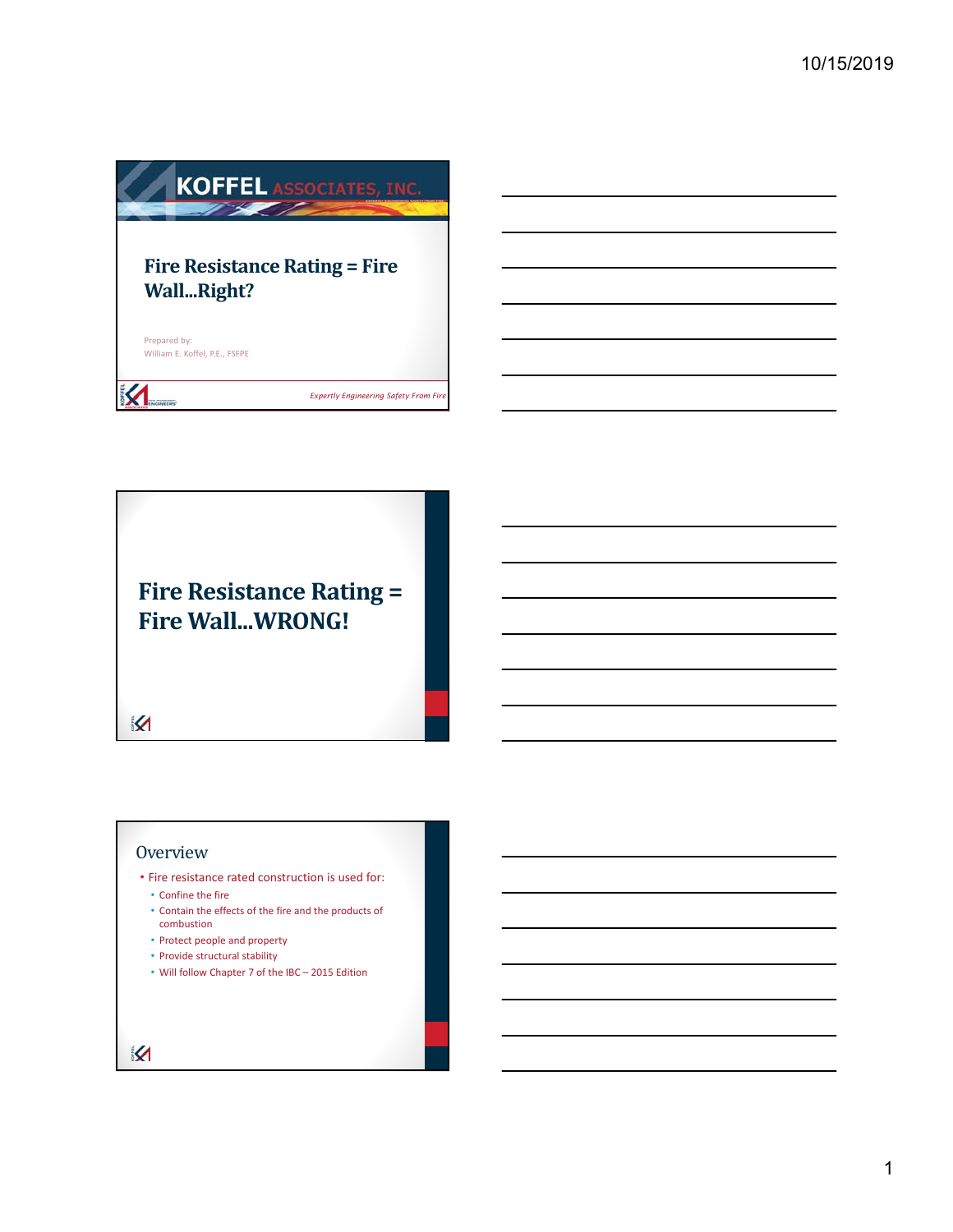

## Terminology

• Fire resistance rating – The period of time a building element, component or assembly maintains the ability to confine a fire, continues to perform a given structural function, or both, as determined by the tests, or the methods based on tests, prescribed in Section 703. • ASTM E119

 $\overline{\mathbf{X}}$ 

## Terminology

- Fire protection rating The period of time that an opening protective assembly will maintain the ability to confine a fire as determined by tests prescribed in Section 715. Ratings are stated in hours or minutes.
	- NFPA 252, NFPA 257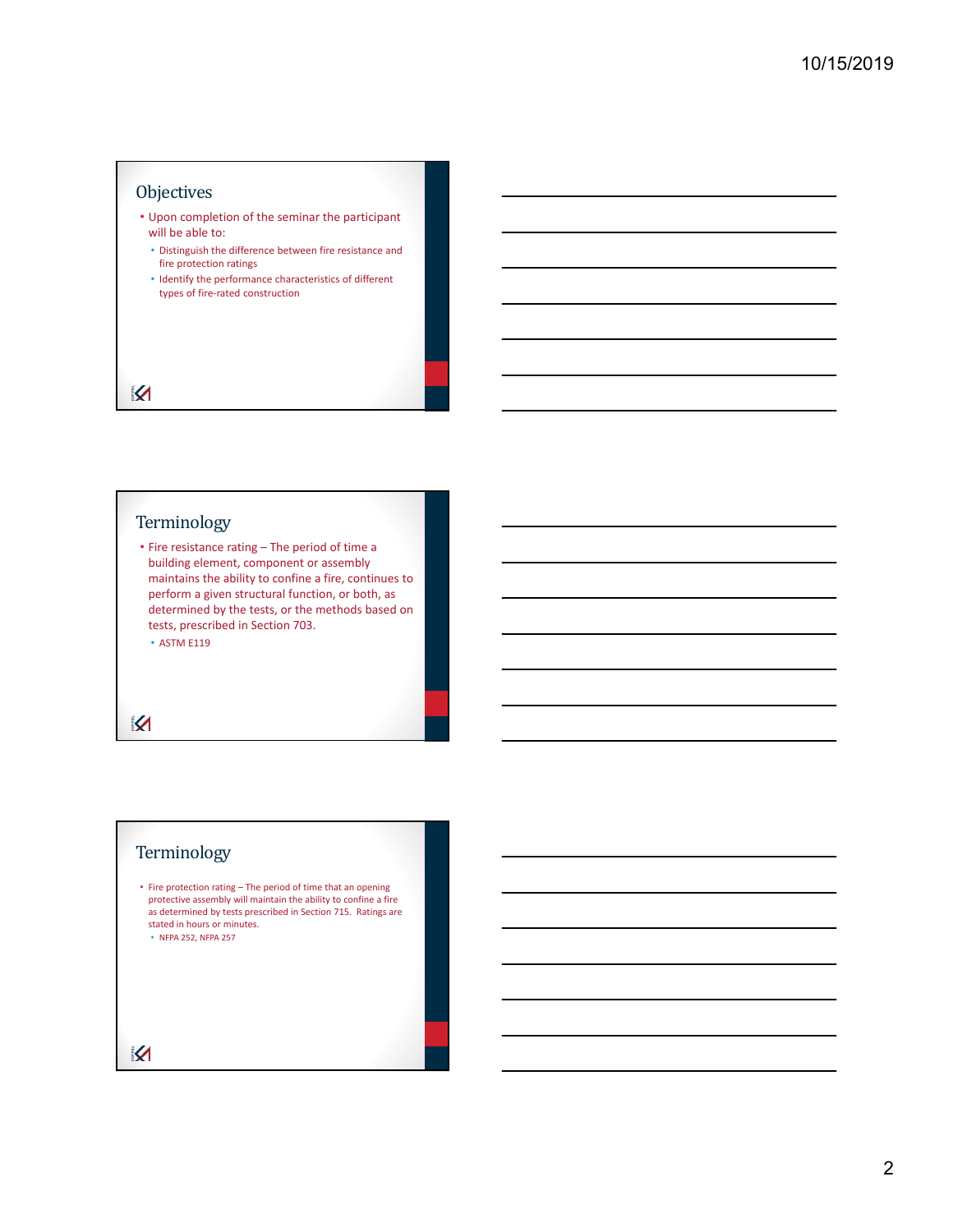



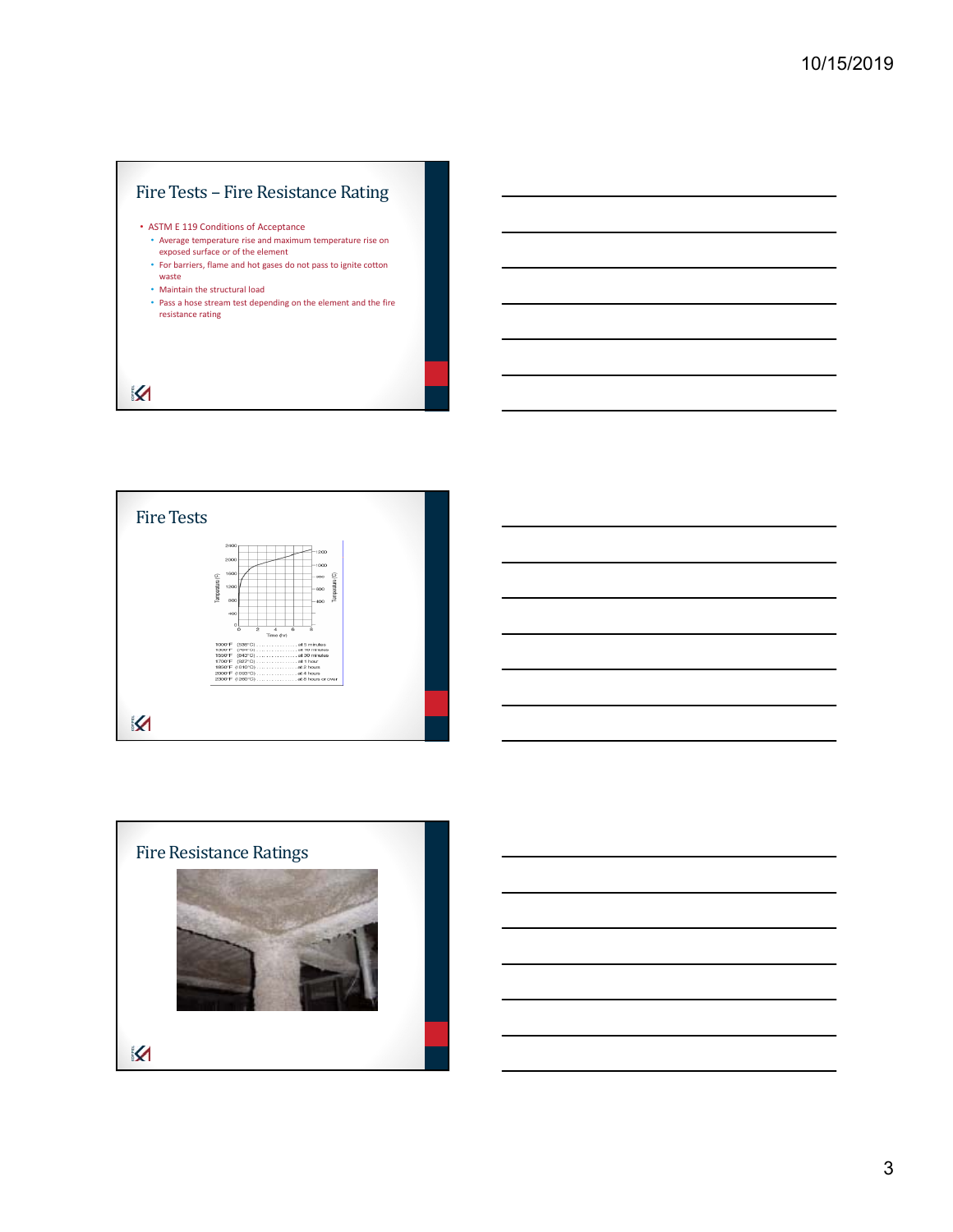

|                                                                                 |  | ___ |
|---------------------------------------------------------------------------------|--|-----|
|                                                                                 |  |     |
| $\overline{\phantom{a}}$                                                        |  | ___ |
|                                                                                 |  |     |
|                                                                                 |  |     |
|                                                                                 |  | __  |
|                                                                                 |  |     |
|                                                                                 |  | __  |
|                                                                                 |  |     |
| the contract of the contract of the contract of the contract of the contract of |  |     |



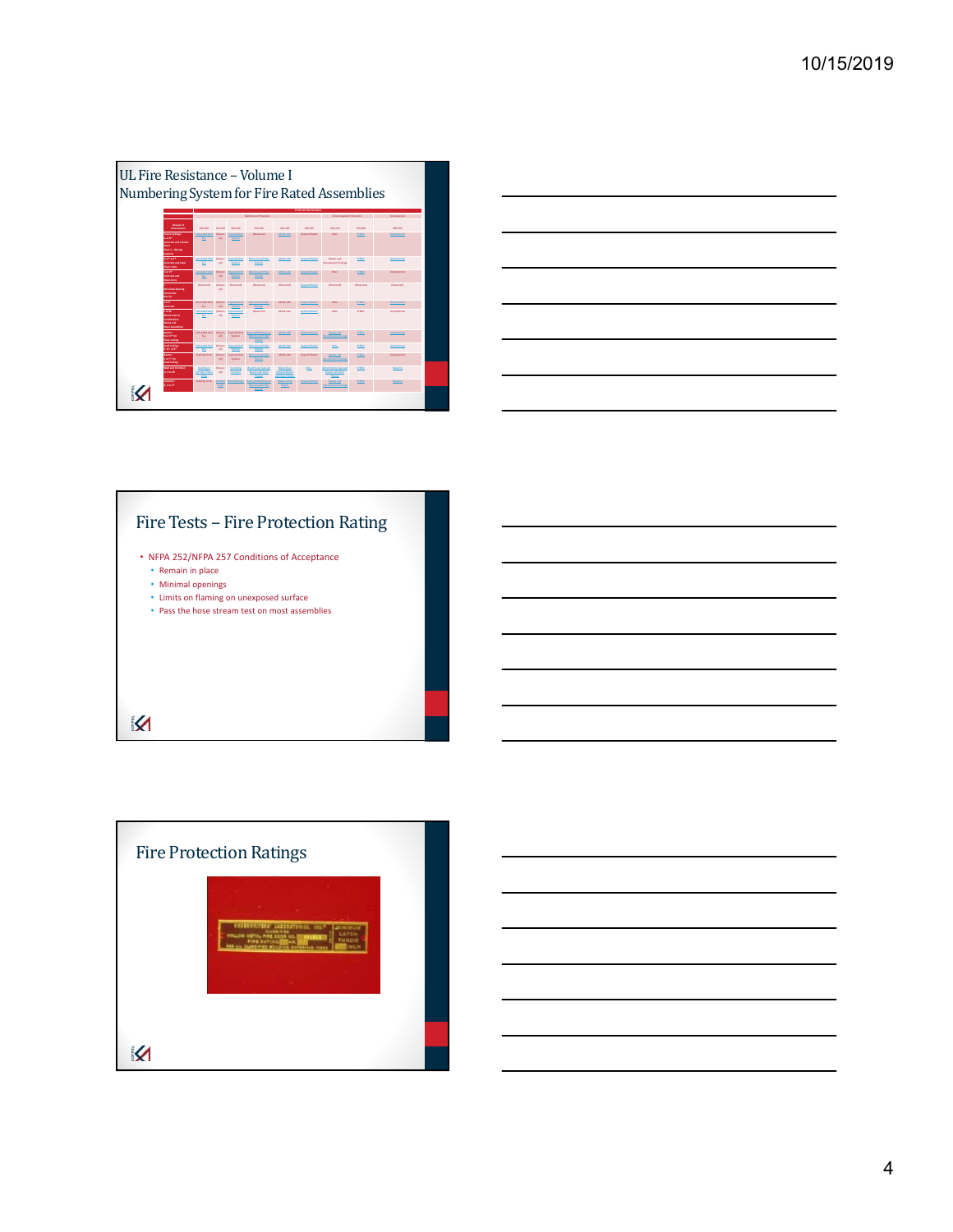







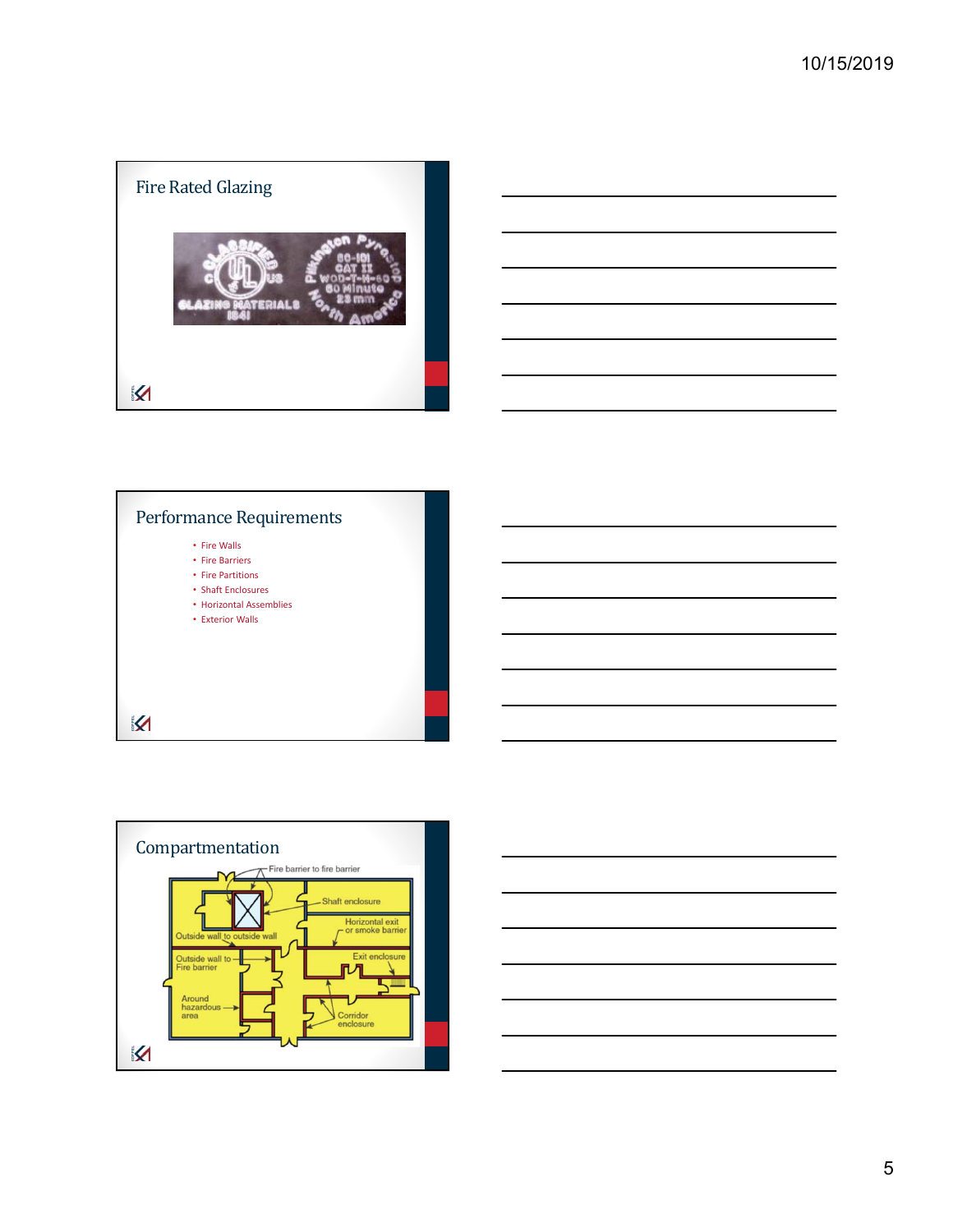



## Other Performance Factors

- Structural support
- Protection of openings
- Projection of penetrations
- Protection of joints

 $\overline{\mathbf{X}}$ 

# Fire Walls • Purpose • Create separate buildings • Establish fire compartment • Maximum foreseeable loss (MFL) $\overline{\mathbf{X}}$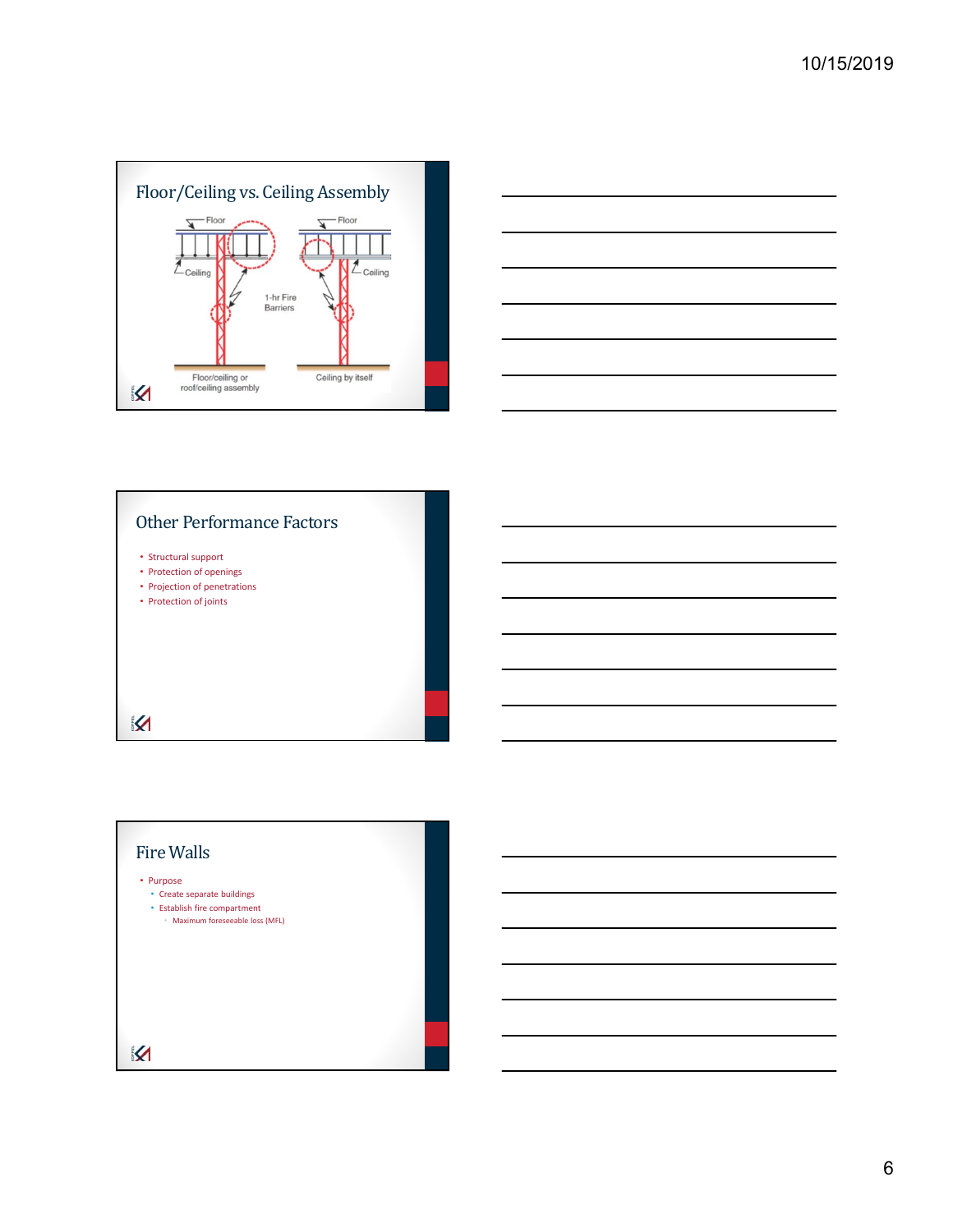

• Penetrations and joints

 $\boldsymbol{\mathcal{R}}$ 



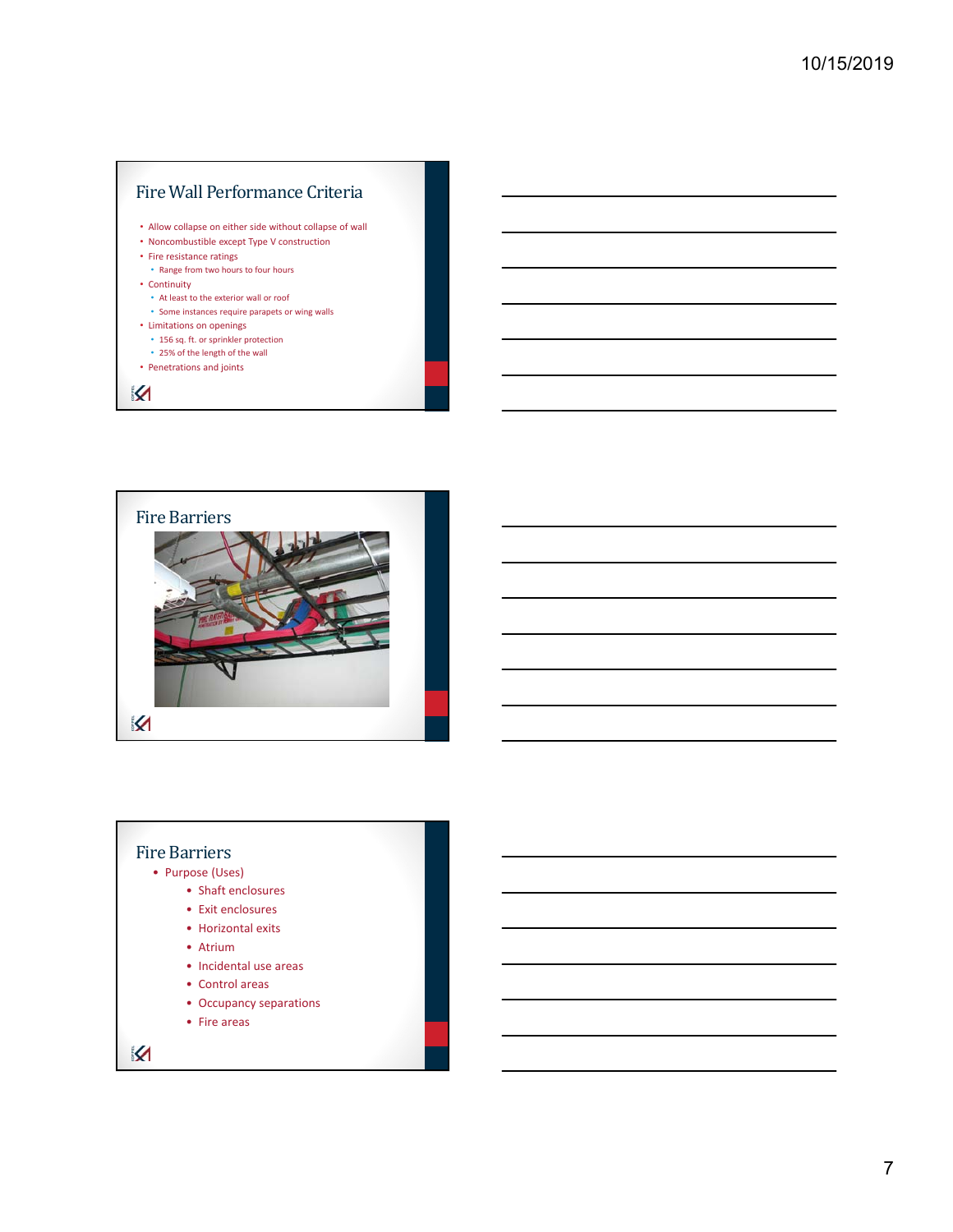

## Doors in Fire Barriers

- Tested in accordance with NFPA 252
- Installed in accordance with NFPA 80
- Automatic or self‐closing
- Self‐latching
- Varying ratings from 20 minute to 60 minute depending on application

K

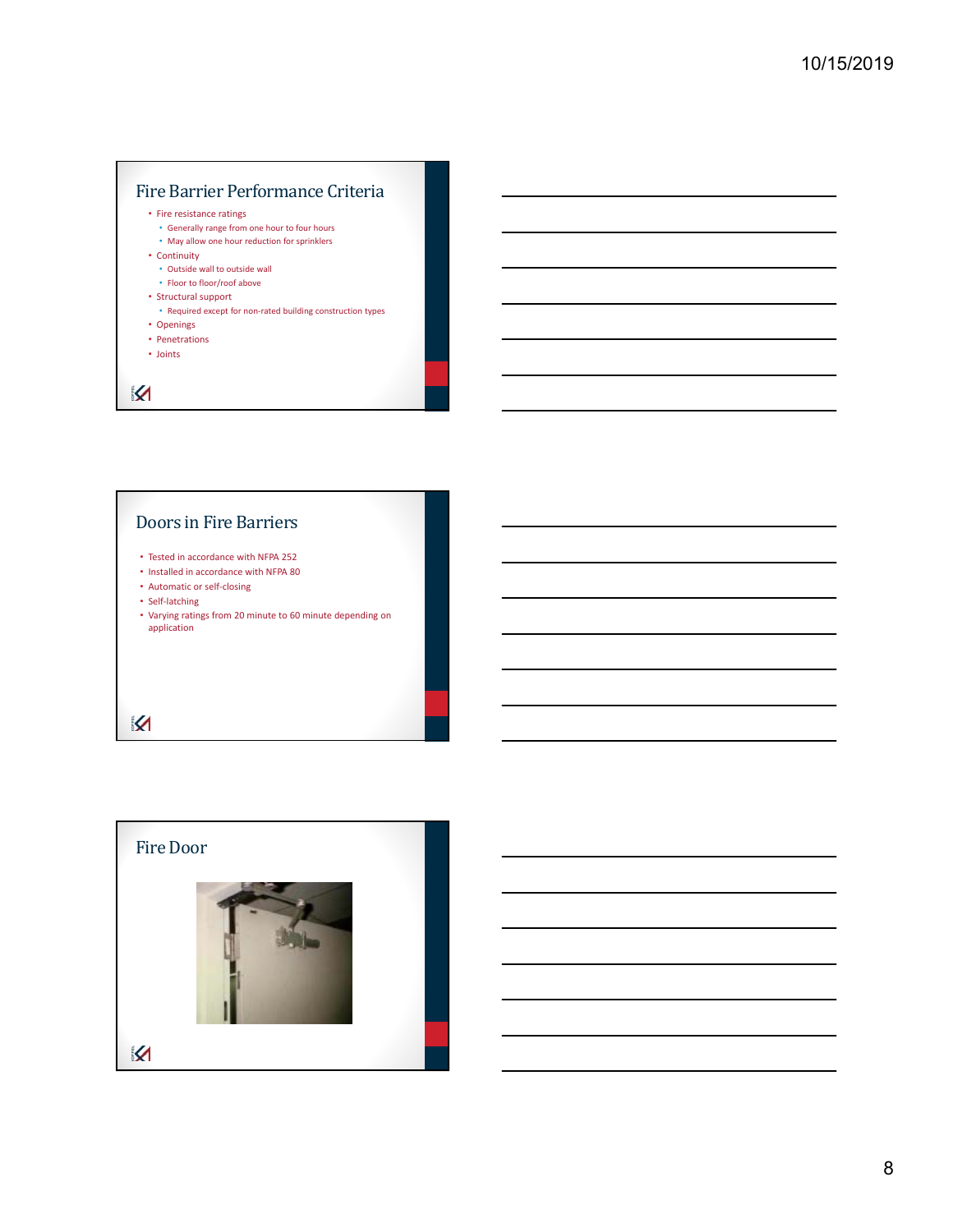



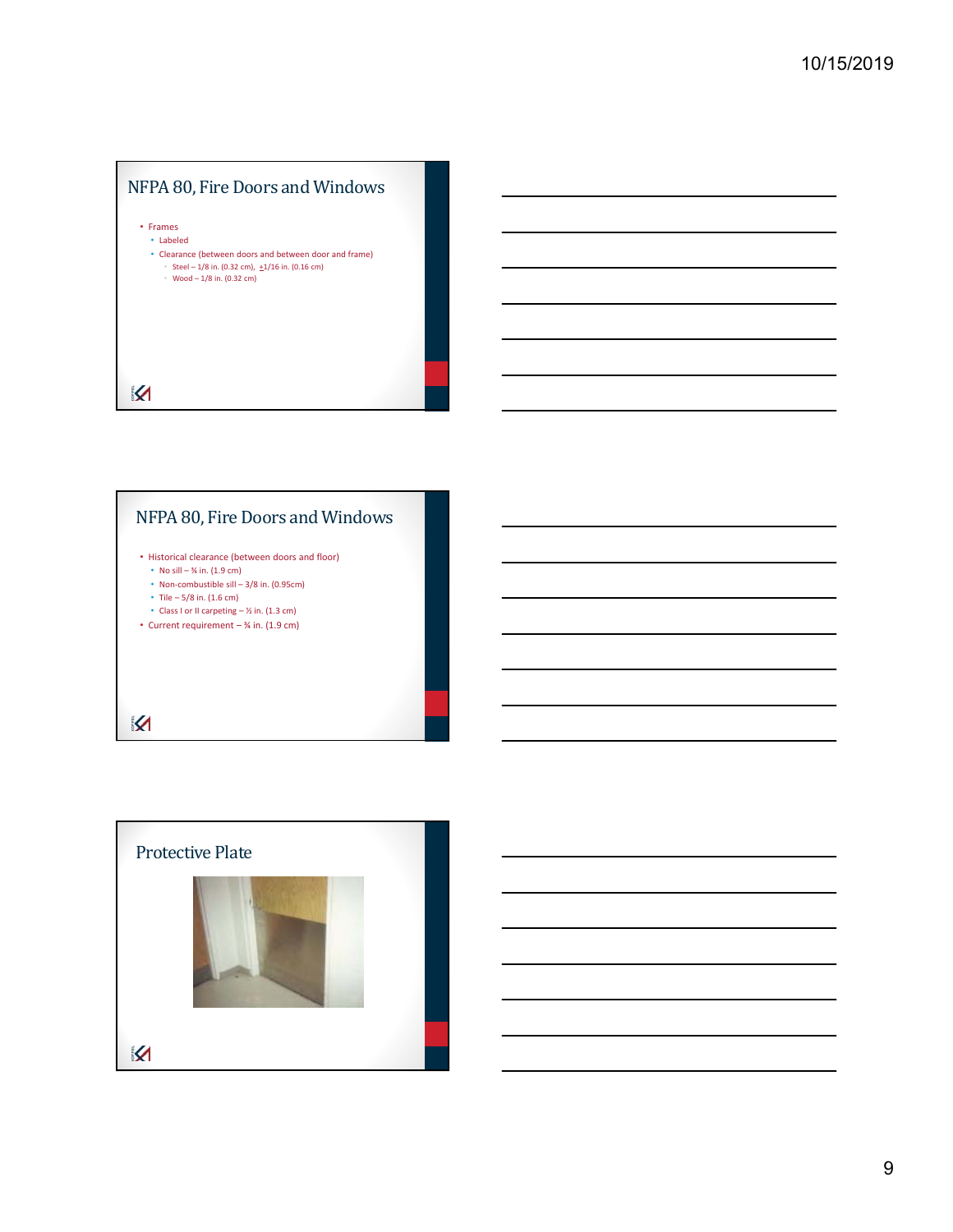## Window Assemblies in Fire Barriers

- Permitted in  $\leq 1$  hr fire barriers
- $\leq$  25% of fire barrier area
- Tested in accordance with NFPA 257
- Installed in accordance with NFPA 80

## $\overline{\mathbf{X}}$

## Types of Fire-Rated Glazing Materials

#### • Wired glass

- Typically limited in size • Caution if area subject to human impact
- Ceramic Glass
- Typically limited to 45 minutes
- Category II safety glazing material
- Special Tempered Glass
	- Typically limited to 20 minutes without hose stream (doors) • Category II safety glazing material

## K

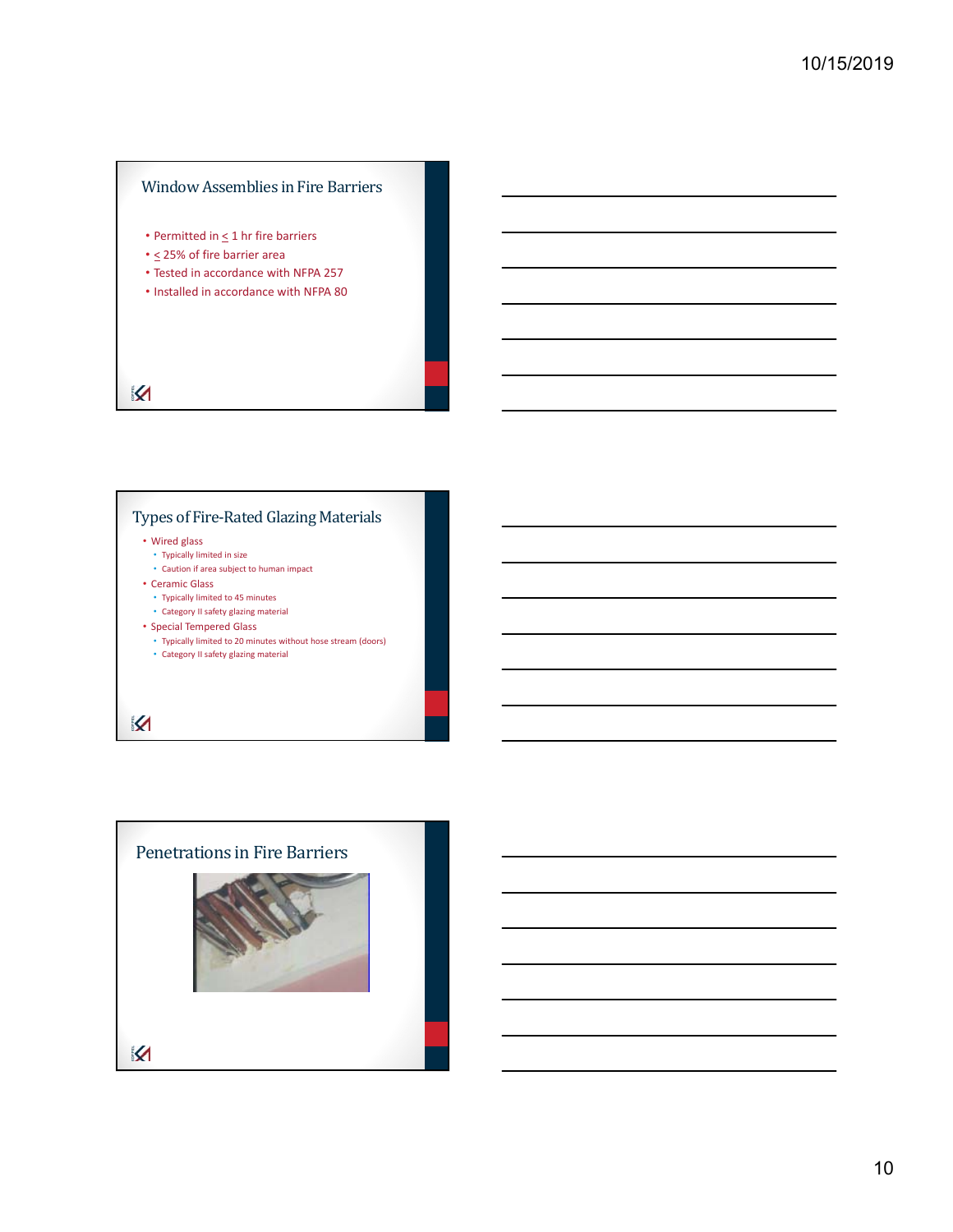





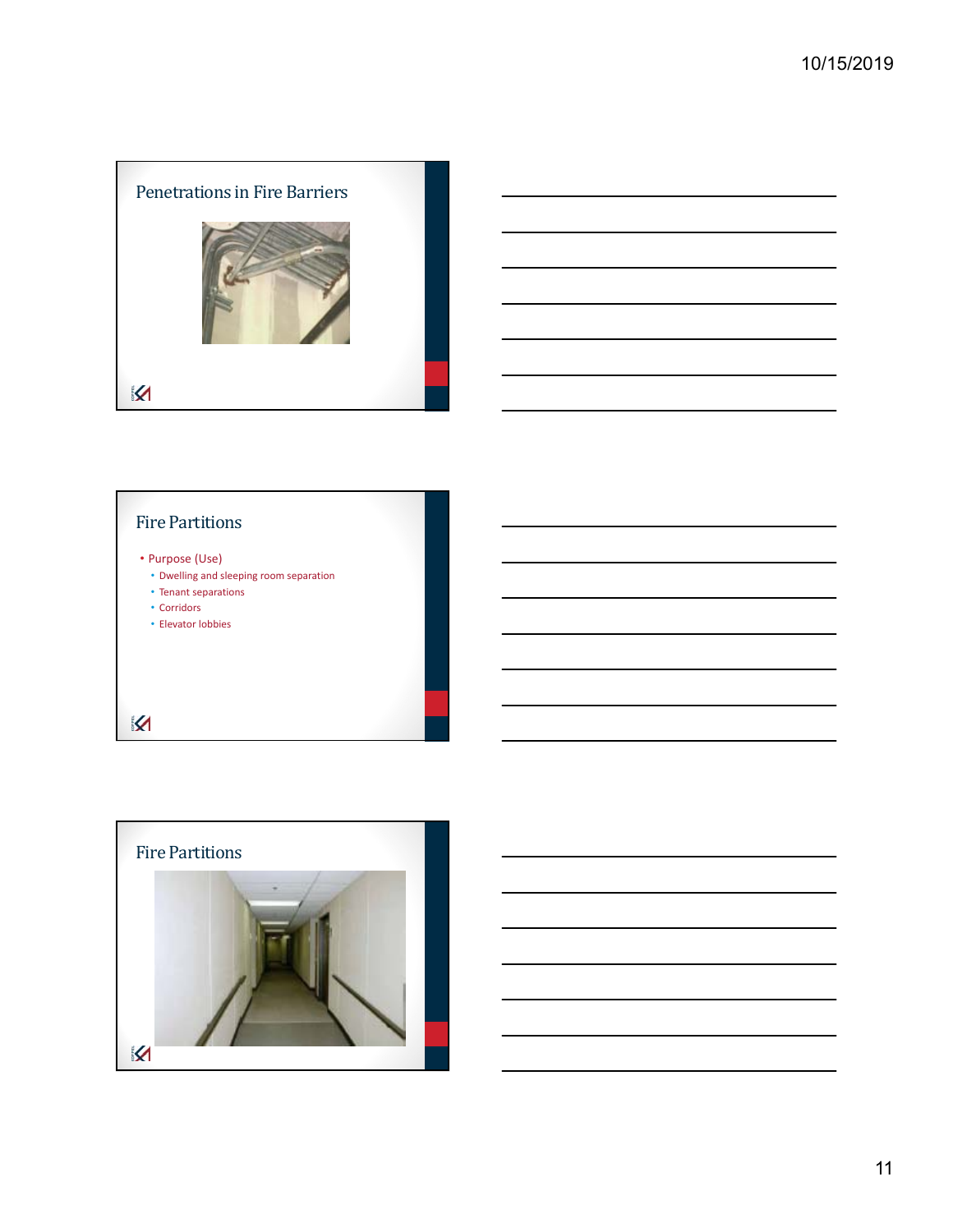



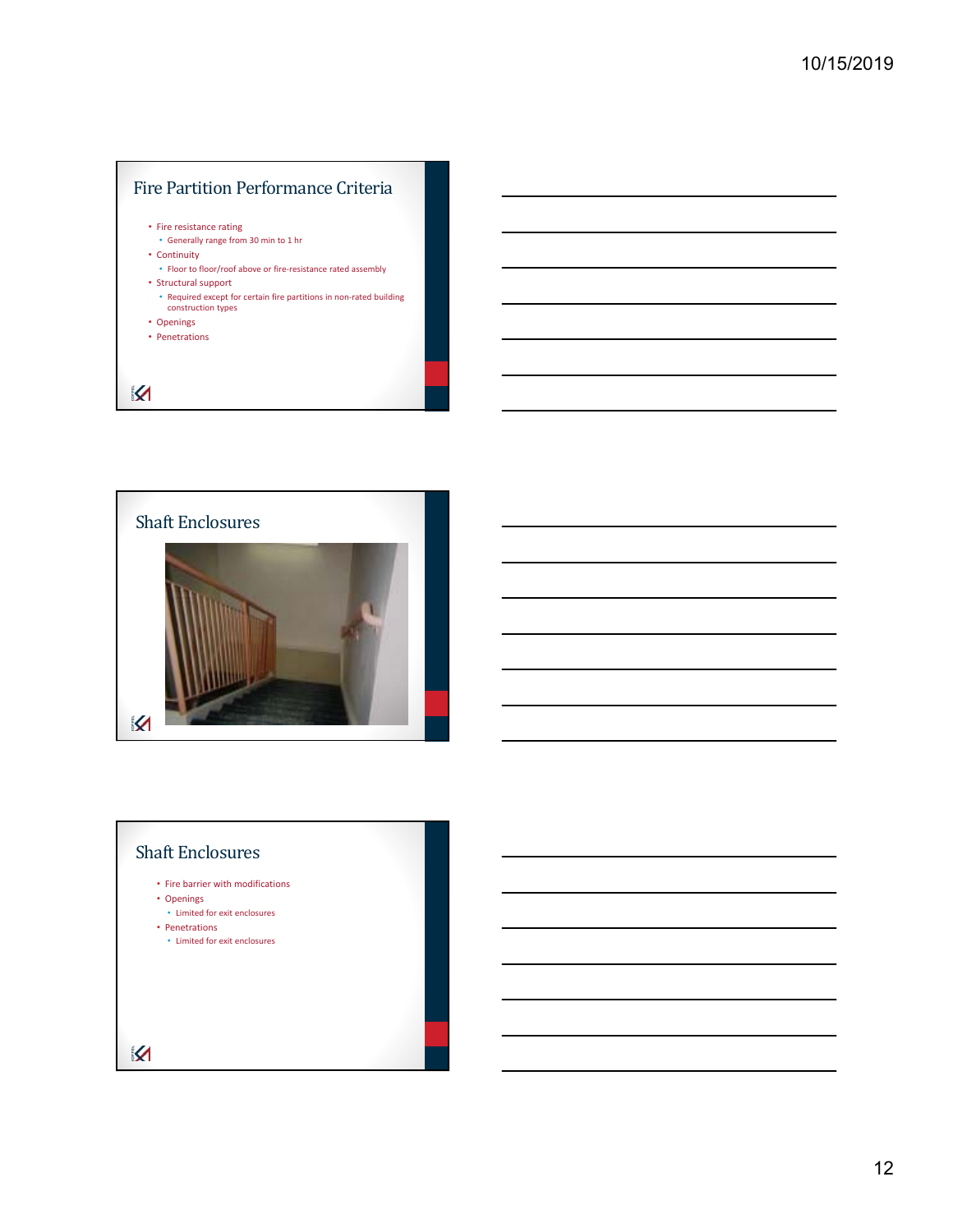## Smoke Barriers

- Building compartmentation typically found in health care and
- detention and correctional occupancies • Typically one‐hour fire resistance rating
- Continuity
- Floor to floor/roof above
- Structural support
	- Required except for non‐rated building construction types
- Openings L‐rating requirements
- Penetrations L-rating requirements

## $\overline{\mathbf{X}}$

## Smoke Partitions

- Limited applications
- Corridor walls in health care occupancies
- Typically non‐rated walls
- Continuity
- Floor to floor/roof above or ceiling capable of resisting the passage of msoke
- Structural support no requirements
- Openings approved material
- Penetrations approved material

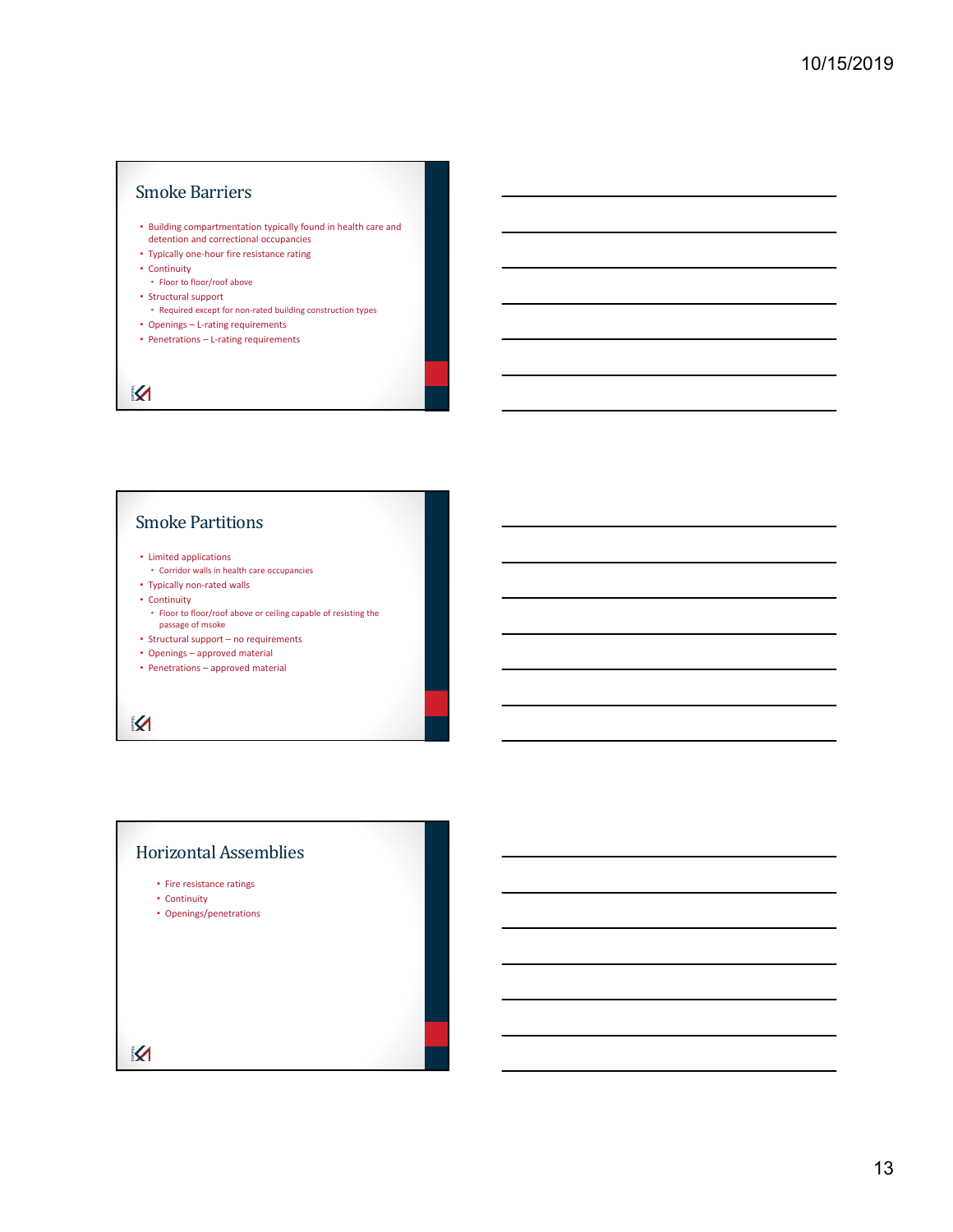